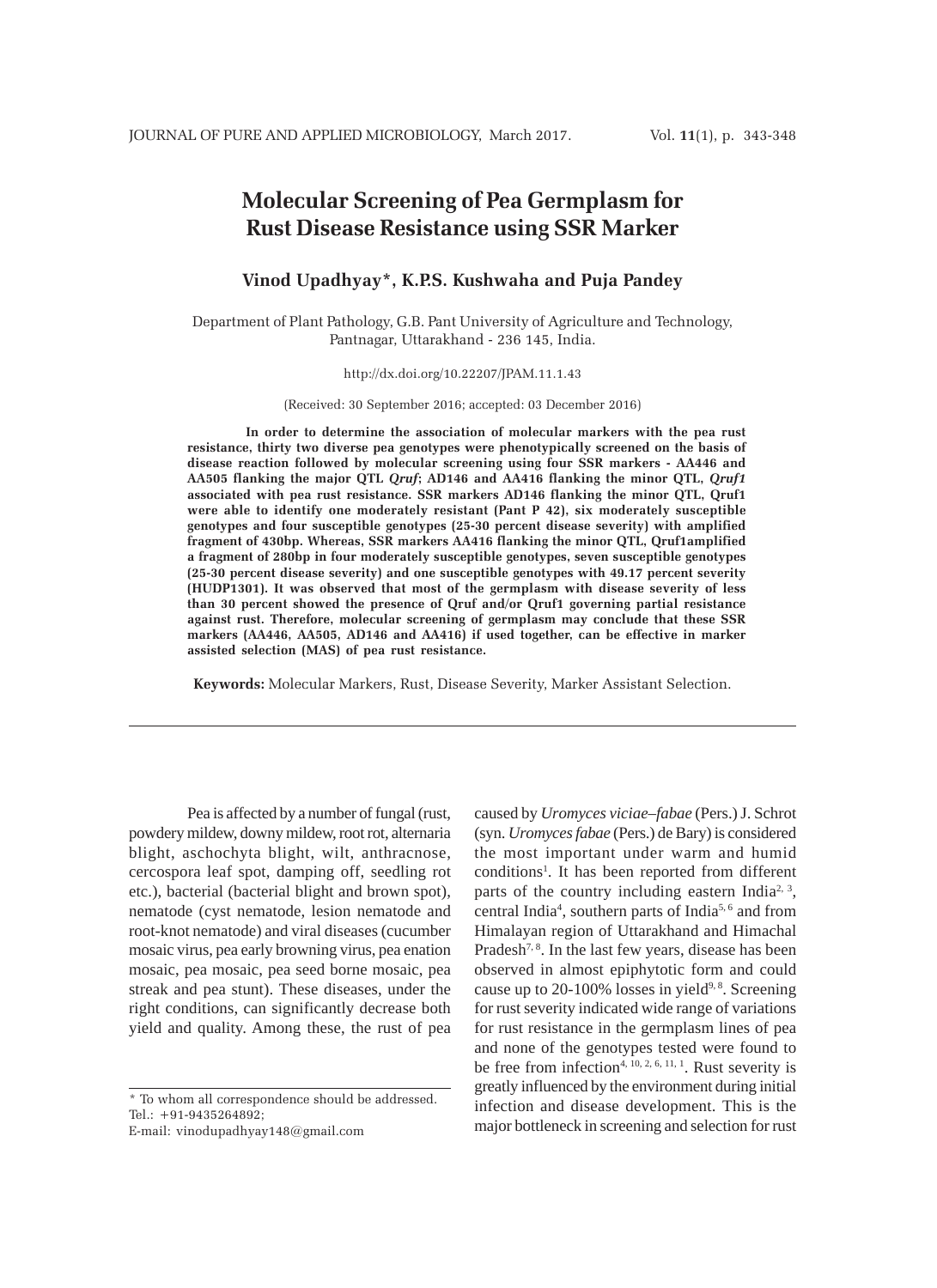resistance. Use of molecular markers would allow indirect selection for rust resistance independent of environmental effects<sup>12</sup>. Molecular markers associated with pea rust resistance would be useful in marker assisted selection (MAS). For the development of rust resistant varieties there is need for phenotypic as well as molecular screening of existing lines/ germplasms/cultivars, therefore the present research has been carried out.

# **MATERIALS AND METHODS**

Screening of thirty two pea germplasm under natural epiphytotic condition was carried out in the field during *Rabi* season 2013-14 and 2014-15 at N.E. Borlogue Crop Research Centre (NEBCRC), G.B. Pant University of Agriculture and Technology, Pantnagar. The germplasm screening was undertaken following 'Infector row technique'. Each entry was sown with wider spacing of 30 x 10cm in 3m row with a susceptible check 'HFP-4' after every five entries and a susceptible border row for over 2 seasons (*Rabi* 2013-2014 and 20142015). The observation on rust severity was recorded when first symptoms appear and subsequent observations were recorded at ten days interval and final observations was recorded at 20 days before harvesting of entries. Disease severity was determined using 0-9 rating scale<sup>13</sup>. The genotypes were later grouped into different categories based on 0 to 9 scale of disease severity from immune to highly susceptible according to Mayee and Datar (1986) with slight modifications (Table 1.). Thereafter, molecular screening of thirty two diverse pea genotypes which were phenotypically screened on the basis of disease reaction was evaluated using four SSR markers (Table 2.) (AA446 and AA505 flanking the major QTL *Qruf*; AD146 and AA416 flanking the minor QTL, *Qruf1*) associated with pea rust resistance<sup>12</sup>.

#### **PCR procedure**

DNA from each germplasm was extracted following the CTAB method $14$ . About 100 mg of young leaf tissue was excised from aseptically grown seedlings of each genotype. PCR

**Table 1.** Disease severity scale showing different types of disease reaction

|          | Rating Description                                                          | Disease reaction               |
|----------|-----------------------------------------------------------------------------|--------------------------------|
| $\Omega$ | No symptoms on leaf                                                         | Immune(I)                      |
| 1        | Rust pustules small, scattering covering 1% or less of leaf area            | Resistant $(R)$                |
| 3        | Rust pustules more in number covering 1-10% of leaf area                    | Moderately resistant<br>(MR)   |
| 5        | Typical rust pustules covering 11-25% of leaf area                          | Moderately susceptible<br>(MS) |
| 7        | Typical rust pustules covering 26-50% of leaf area. Leaf shedding           | Susceptible $(S)$              |
| 9        | Typical rust pustules covering 51% or more of leaf area. Defoliation severe | Highly susceptible (HS)        |

**Table 2.** Primers used in molecular screening (Loridon *et al.*, 2005).

| Sl.<br>N <sub>0</sub>  | Primer<br>Name | Forward sequence                       | Reverse sequence                       | $\rm PIC^*$ | Tm©<br>$(^{0}C)$ |
|------------------------|----------------|----------------------------------------|----------------------------------------|-------------|------------------|
|                        | AA446          | 5' TTA GCT TGC<br>AGC CCA CTC 3'       | 3' ATC CGA CCC<br>ATG GAT TTA 5'       | 0.66        | 55               |
| $\mathcal{D}_{\alpha}$ | AA505          | 5' ATT CAC ACG<br>CGC CCA 3'           | 3' CAA TTA AGC CCT<br>CAT CCA GA 5'    | 0.69        | 55               |
| 3.                     | AD146          | 5' TGC TCA AGT CAA<br>TAT ATG AAGA 3'  | 3' CAA GCA AAT AGT<br>TGT TTT GTT A 5' | 0.84        | 51               |
| 4                      | AA416          | 5' TTA CTG TTA CTT<br>TGC GAC ATC A 3' | 3' ATA GTG TCG AAA<br>TTT TCC ATC C 5' | 0.64        | 61               |

\* PlC- Polymorphism information content, ©Tm- Annealing temperature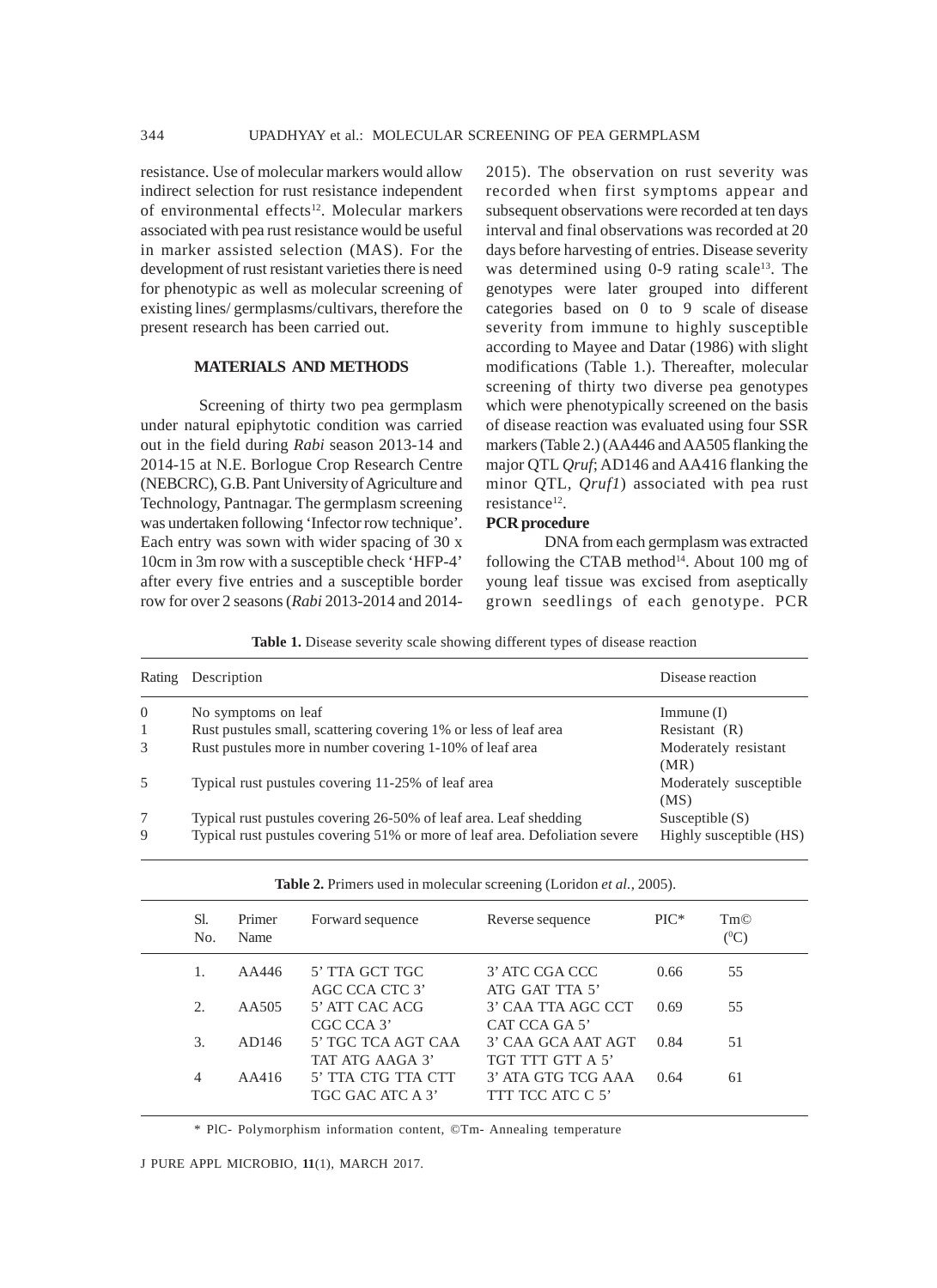amplification solution was prepared using 10mM tris-HCl (pH 9.0;  $1.5 \text{mM}$  MgCl<sub>2</sub>;50mM KCl and  $0.01\%$  gelatin),  $0.5 \text{ mM MgCl}_2$ ,  $200 \text{ mM dNTPs}$ , 1.25 ìM of primer, 20 to 25ng of DNA and1unit of Taq polymerase per 25Kl reaction volume. SSR markers AA446 and AA505 flanking the major QTL Qruf and AD146 and AA416 flanking the minor QTL, Qruf1<sup>12</sup> were commercially synthesized and procured from Eurofins Inc., Bengaluru. The amplification reaction was carried out in thermo cycler (MyCycler®, Bio-Rad Laboratories, California). After initial denaturation at 94 °C for 5 min, cycle was repeated 40 times; denaturing at 94 °C for 1 min, annealing according to primer [15] for 1 min, extension at 72 °C for 2 min, and the final extension segment was hold for 7 min. Thereafter, PCR products were separated electrophoretically in 2% (w/v) agarose gel. Ethidium bromide solution at a final concentration of 0.5 ìg/ml was added to the agarose solution. The gel was visualized and documented using gel documentation system (Transilluminator with filter, GeNei, Benagluru).

| S.  | Germplasm         | Disease  | Disease     | <sup>1</sup> Qruf                  |                 | <sup>2</sup> Qruf1 |                 |  |
|-----|-------------------|----------|-------------|------------------------------------|-----------------|--------------------|-----------------|--|
| No. |                   | severity | reaction    | AA446                              | AA505           | AD146              | AA416           |  |
|     |                   | $(\%)$   |             | (450bp)                            | (140bp)         | (430bp)            | (280bp)         |  |
|     |                   |          |             |                                    |                 |                    |                 |  |
| 1.  | Pant P 244        | 8.17     | MR          | $+$                                | $\! + \!\!\!\!$ |                    |                 |  |
| 2.  | Pant P 42         | 8.50     | MR          | $^{+}$                             | $^{+}$          | $+$                |                 |  |
| 3.  | <b>KPMR 522</b>   | 42.50    | $\mathbf S$ |                                    |                 |                    |                 |  |
| 4.  | HUVP <sub>1</sub> | 55.83    | HS          |                                    |                 |                    |                 |  |
| 5.  | <b>HFP 530</b>    | 30.00    | $\mathbf S$ | $^{+}$                             | $^{+}$          |                    | $^{+}$          |  |
| 6.  | HFP 1016          | 25.83    | $\mathbf S$ | $^{+}$                             | $^{+}$          | $^{+}$             | $^{+}$          |  |
| 7.  | <b>HFP 9907</b>   | 21.67    | MS          | $^{+}$                             | $\! + \!\!\!\!$ | $^{+}$             |                 |  |
| 8.  | <b>KPMR 925</b>   | 45.00    | $\mathbf S$ |                                    |                 |                    |                 |  |
| 9.  | <b>VL 202</b>     | 43.33    | $\mathbf S$ |                                    |                 |                    |                 |  |
| 10. | Pant P223         | 27.50    | S           |                                    | $^{+}$          | $^{+}$             | $^{+}$          |  |
| 11. | <b>VL 59</b>      | 21.67    | <b>MS</b>   | $^{+}$                             |                 | $^{+}$             | $^{+}$          |  |
| 12. | Pant P 222        | 19.17    | MS          | $^{+}$                             | $^{+}$          |                    |                 |  |
| 13. | Pant P 217        | 10.33    | <b>MS</b>   | $\overline{\phantom{0}}$           | $+$             | $^{+}$             | $^{+}$          |  |
| 14. | Pant P 213        | 12.17    | <b>MS</b>   | $^{+}$                             | $^{+}$          |                    | $^{+}$          |  |
| 15. | <b>VL58</b>       | 13.17    | MS          | $^{+}$                             |                 |                    |                 |  |
| 16. | <b>KPMR 853</b>   | 47.50    | S           |                                    |                 |                    |                 |  |
| 17. | <b>HUDP 1302</b>  | 22.50    | MS          |                                    | $^{+}$          | $^{+}$             |                 |  |
| 18. | <b>HUDP 1209</b>  | 25.83    | S           |                                    | $^{+}$          | $+$                |                 |  |
| 19. | RFP 2009-2        | 19.17    | MS          | $^{+}$                             |                 | $^{+}$             | $^{+}$          |  |
| 20. | RFP 2009-3        | 39.17    | $\mathbf S$ |                                    |                 |                    |                 |  |
| 21. | <b>HUDP 1301</b>  | 49.17    | $\mathbf S$ |                                    |                 |                    | $\! + \!\!\!\!$ |  |
| 22. | <b>KPMR 851</b>   | 25.83    | $\mathbf S$ | $^{+}$                             | $\! + \!\!\!\!$ |                    | $^{+}$          |  |
| 23. | <b>KPM 928</b>    | 25.83    | S           | $^{+}$                             | $^{+}$          | $^{+}$             | $^{+}$          |  |
| 24. | HUDP 15           | 20.83    | MS          | $^{+}$                             | $^{+}$          | $\! + \!\!\!\!$    |                 |  |
| 25. | <b>IPFD 13-14</b> | 25.83    | $\mathbf S$ |                                    | $^{+}$          |                    | $\! + \!\!\!\!$ |  |
| 26. | IPF <sub>10</sub> | 30.83    | S           | $\overline{\phantom{0}}$<br>$^{+}$ | $\! + \!\!\!\!$ |                    | $^{+}$          |  |
| 27. | <b>IPFD 5-19</b>  | 23.33    | MS          | $\overline{\phantom{0}}$           |                 |                    |                 |  |
| 28. | <b>IPFD 99-13</b> | 44.17    | $\mathbf S$ |                                    |                 |                    |                 |  |
| 29. | <b>IPFD 11-5</b>  | 25.83    | $\mathbf S$ | $\overline{\phantom{0}}$<br>$^{+}$ | $^{+}$          |                    |                 |  |
| 30. | <b>IPFD 12-2</b>  | 45.83    | $\mathbf S$ |                                    |                 |                    |                 |  |
| 31. | <b>IPFD 13-4</b>  | 39.17    | $\mathbf S$ |                                    |                 |                    |                 |  |
| 32. | HFP-4 (check)     | 65.00    | HS          |                                    | $+$             |                    |                 |  |
|     |                   |          |             |                                    |                 |                    |                 |  |

**Table 3.** Molecular screening of selected germplasm for rust resistance in pea.

<sup>1</sup>Qruf flanked by SSR markers AA446 and AA505 (Rai *et al.*, 2011), <sup>2</sup> Qruf1 flanked by SSR markers AD146 and AA416 (Rai *et al*., 2011), + indicates presence of a band and " indicates absence of the specific band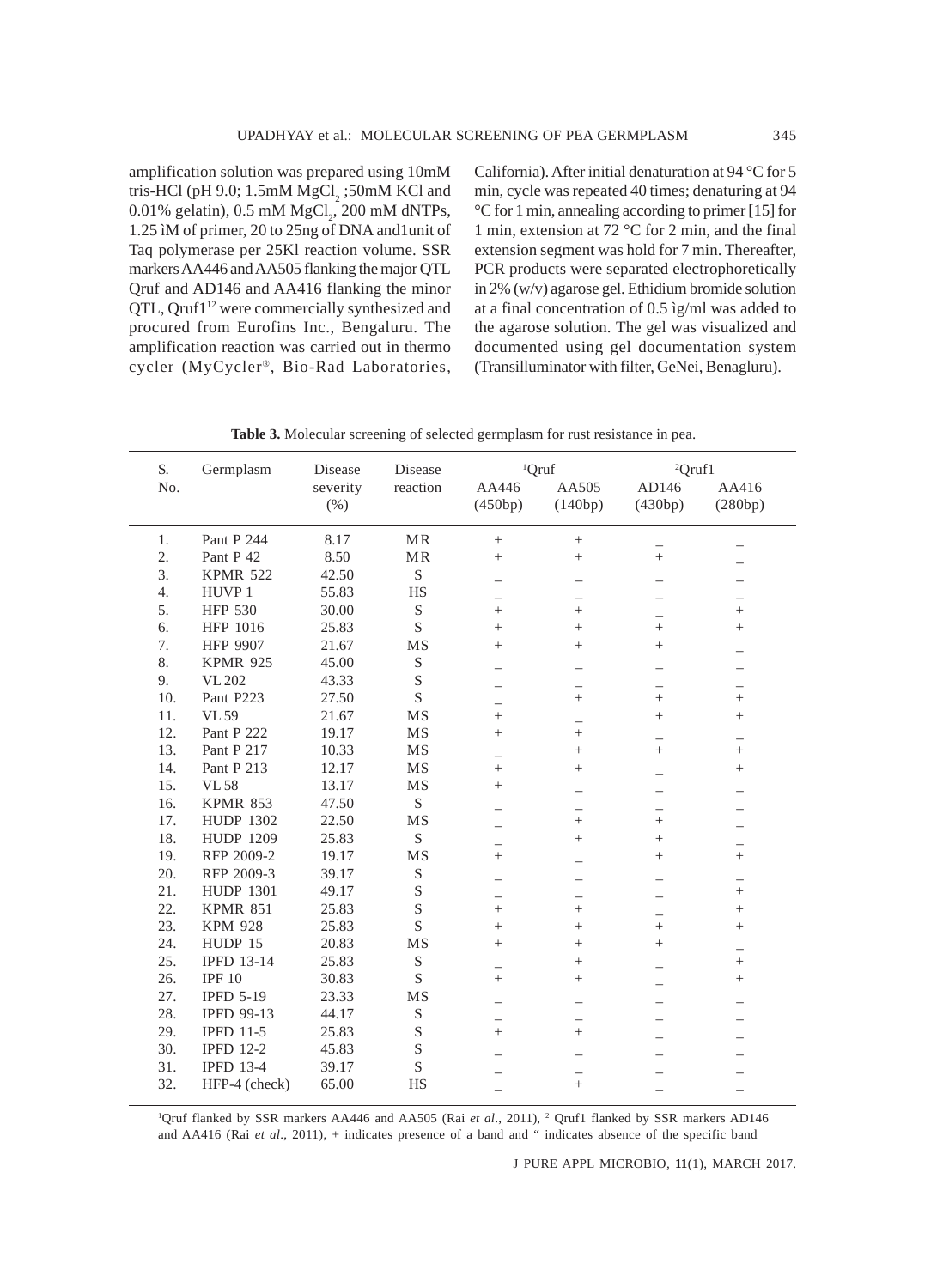## **RESULTS AND DISCUSSION**

Among 32 pea genotypes screened, none of them were found resistant to rust disease during both the seasons. Further, in our search, none of the genotype was found to be completely resistant to the rust disease, which was in agreement with earlier reports<sup>2, 16</sup> although these reports were based on the screening of limited genotypes. Only two genotypes showed moderate reaction with 1- 10 per cent disease severity (Pant P 244 and Pant P 42). Maximum numbers (18) of genotypes fall under susceptible category followed by moderately susceptible (13) and highly susceptible category (2). Thus, two genotypes showing moderately resistant reaction can be integrated with reduced number of fungicidal spray to obtain maximum yield with minimal rust severity. Screening for rust severity indicated wide range of variations for rust resistance in the germplasms lines of pea and none

of the genotypes tested were found to be free from infection<sup>4, 10, 2, 6, 11, 1</sup>. Pal *et al*<sup>17</sup> screened a total of 292 accessions of pea (*Pisum spp*.) under field conditions for resistance to rust and he found only three accessions PJ207508, PJ222117, and EC109188 which was resistant to rust. Kumar *et al*<sup>6</sup> used area under disease progress curve (AUDPC) to depict the overall disease stress that the plants were subjected to and described the pea varieties Pant P8, HUP 8063, KPMR 22 to possess good level of partial resistance. Likewise, Chand *et.al*<sup>18</sup> screened 345 accessions, out of which forty-four genotypes were evaluated for disease intensity. Wide range of variation was found for those traits. The genotypes Pant P 11, FC 1, HUDP 16, JPBB 3 and HUP 14 appeared as slow rusting genotypes. Similarly, Mishra *et al*<sup>19</sup> evaluated 107 genotypes of field pea against rust (*Uromyces viciae-fabae)*, out of which genotypes P 9-77, P 2432; P2572 and P 2930 were found resistant, whereas 27 exhibited



PCR banding pattern of the SSR marker AA 446 flanking the major QTL 'Qruf'



PCR banding pattern of the SSR marker AA505 flanking the major QTL' Qruf'

**Plate 1.** PCR banding pattern of the SSR markers AA446 and AA505 flanking the major QTL 'Qruf' in selected pea germplasm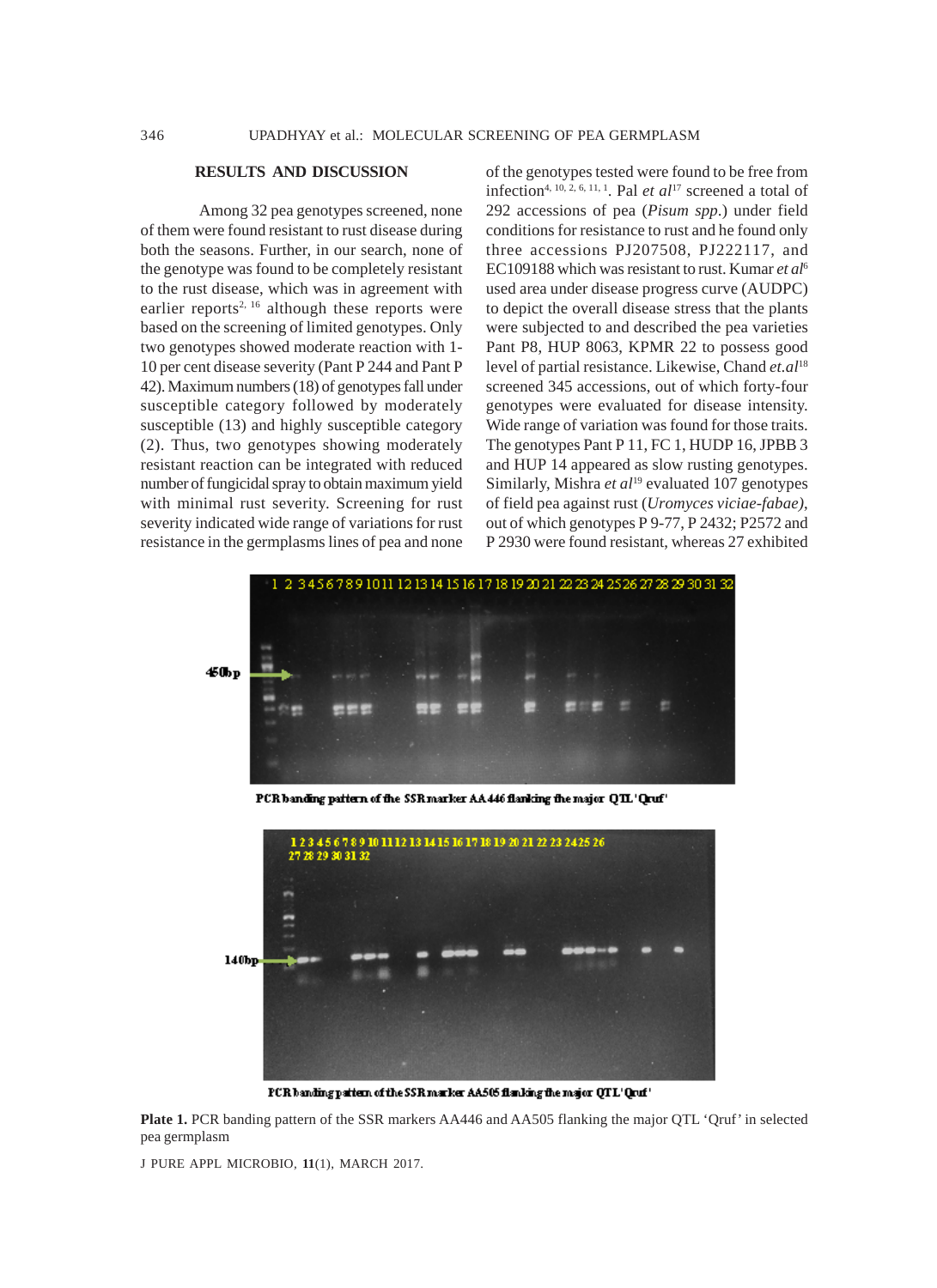moderate reaction. Barilli *et al*<sup>20</sup> evaluated 2759 pea accessions for resistance against *Uromyces pisi* (Pers.) Wint. All accessions in his experiment displayed a compatible interaction (high infection type) both in adult plants under field conditions and in seedlings under growth chamber conditions, but with varying levels of disease reduction. The identified resistance was based on reduction of disease severity with no associated host cell necrosis, which fits the definition of Partial Resistance. No complete resistance or incomplete resistance based on hypersensitivity was observed by them.

Severity of rust is greatly influenced by the environment during infection initiation and disease development. This is the major bottleneck in screening and selection for rust resistance. Thus, use of molecular markers would allow indirect selection for rust resistance independent of environmental effects.

SSR marker AA446 flanking the major QTL Qruf amplified a fragment of 450 bp in two moderately resistant (Pant P 244 and Pant P 42), seven moderately susceptible and six susceptible genotypes with 25-30 percent disease severity. Whereas, SSR marker AA505 flanking the major QTL Qruf amplified a fragment of 140 bp in two moderately resistant(Pant P 244 and Pant P 42), six moderately susceptible, nine susceptible genotypes (25-30 percent disease severity) and one highly susceptible genotypes(HFP-4) (Table 3 and Plate 1).

SSR markers AD146 flanking the minor QTL, Qruf1 were able to identify one moderately resistant (Pant P 42), six moderately susceptible genotypes and four susceptible genotypes (25-30 percent disease severity) with amplified fragment of 430bp. Whereas, SSR markers AA416 flanking the minor QTL, Qruf1amplified a fragment of 280bp in four moderately susceptible genotypes, seven susceptible genotypes (25-30 percent disease severity) and one susceptible genotypes with 49.17 percent severity (HUDP1301) (Table 3 and Plate 2).

It was observed that most of the germplasm with disease severity of less than 30 percent showed the presence of Qruf and/or Qruf1 governing partial resistance against rust. Therefore, molecular screening of germplasm may conclude that these SSR markers (AA446, AA505, AD146 and AA416) if used together, then it can be more effective in marker assisted selection (MAS) for pea rust resistance. Similarly, Singh *et al*21 utilize molecular markers associated with the pea rust resistance for evaluation of 30 diverse pea genotypes using these four SSR markers. On the basis of marker allele analysis they concluded that



**Plate 2.** PCR banding pattern of the SSR markers AD146 and AA416 flanking the major QTL 'Qruf1' in selected pea germplasm